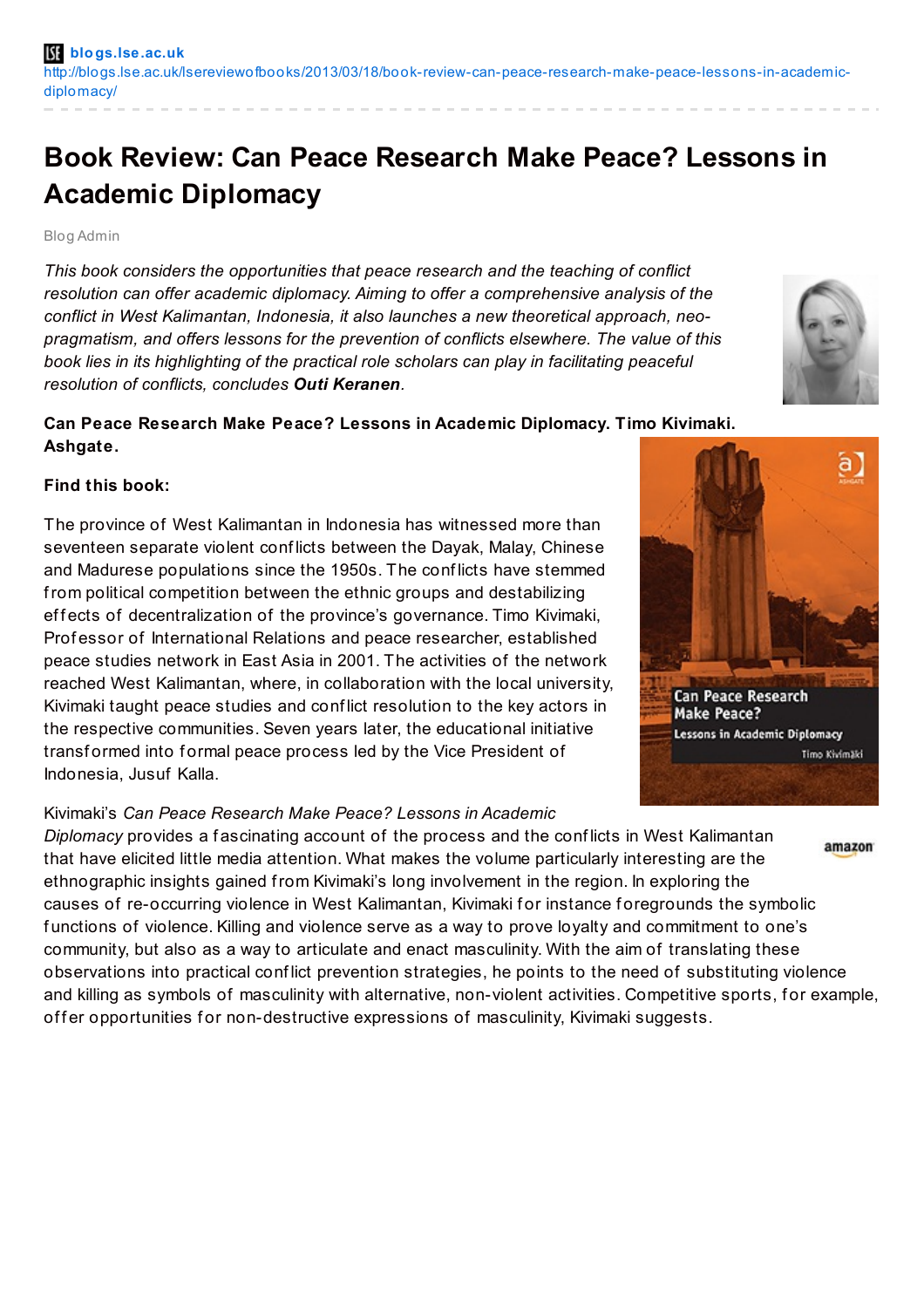The formulation of practical conflict-resolution strategies grounded in ethnographic knowledge is a reoccurring theme in the analysis. In many ways the book represents a call for pragmatic peace research and more importantly for what Kivimaki calls 'academic diplomacy'. This means concrete involvement of peace researchers in peace processes. On the basis of his own experience in West Kalimantan, Kivimaki outlines a number of roles academics can play. In addition to setting up educational platforms for peace-making f ollowing the example of Kivimaki's East Asia Network, scholars can establish networks of contacts that can be utilized for peace negotiations. Crucially, as researchers are less constrained in terms of who they speak to, they can reach out for actors and groups deemed illegitimate by official negotiators and donor agencies. Kivimaki also argues that peace researchers can challenge negative stereotypes of rival groups by revealing them as socially constructed representations rather than objective f acts. Deconstructing negative representations of the rival groups is crucial f or countering the '*impractical epistemic orientations'* that of ten hinder peace-making and reconciliation.

The engagement of scholars in academic diplomacy may, however, come at a price. Kivimaki's own experience shows how peace researchers can become targets of intelligence agencies. Kivimaki asserts he was monitored by Western intelligence agencies during his work in West Kalimantan, and while authoring *Can Peace Research Make Peace?* he was investigated by the Danish Security and Intelligence Service over his contacts with groups and actors regarded as terrorist organizations in the West. This raises concerns about confidentiality and trust that are essential for research in conflict-zones and paramount for mediation-work.

Beyond the practical challenges of academic diplomacy, a troubling aspect of Kivimaki's vision of scholars as peace-makers is the notion that third party actors should actively seek to change the ideational landscape of the society undergoing conf lict in accordance with 'modern' norms and ideas. For Kivimaki the role of peace researchers is not limited to merely highlighting the socially constructed nature of antagonistic identities in conf lict-torn societies but it can also extend to '*constructing social realities'*. This means reordering 'awkward' local mentalities by introducing modern norms of behaviour.As a result, Kivimaki treads at times on a fine line between third-party mediation and social engineering. Giving the locals the correct version of '*social reality'* seems to assume superior knowledge and understanding by the external mediators of how to bring societal change and consequently, peace. While it is clear that external actors can and should play a role in facilitating peace processes, notions of modernizing local attitudes invoke uncomf ortable echoes of past European attempts to civilize the natives inhabiting colonized territories.As experiences of peace-building in post-conf lict states imply, successf ul conf lict resolution mechanisms can also draw on local traditions and norms (see for instance Jarat Chopra's and Tanja Hohe's 2004 article in *Global Governance* on *'participatory intervention'*).

Notwithstanding the above caveat, the value of *Can Peace Research Make Peace?* lies in highlighting the practical role scholars can play in f acilitating peacef ul resolution of conf licts. Kivimaki jettisons the positivist idea of neutral scholar and takes a normative stance on the very purpose of peace research; rather than merely describing conf licts and peace processes, the knowledge generated and contacts established by peace researchers should be used to bring an end to violence. It is easy to concur with Kivimaki; the urgency of alleviating the suffering of people in societies plagued by conflict must override principles of objective academic research. It is also clear that peace researchers can complement official diplomacy in conflict-zones through practical measures of bringing different communities together in conflict resolution workshops. These workshops do not only offer educational opportunities but also provide non-violent forums for the warring parties to meet. It is such opportunities that may prove vital for resolution of on-going conflicts in Syria, Somalia and beyond where the official, international mediation is constrained by geopolitical expediencies. Yet, for academic diplomacy in conflict zones to work, more f unding – but also clearer guidelines on the rights and obligations of academics in conf lict zones vis-à-vis state security agencies – are clearly needed.

——————————————————————————————